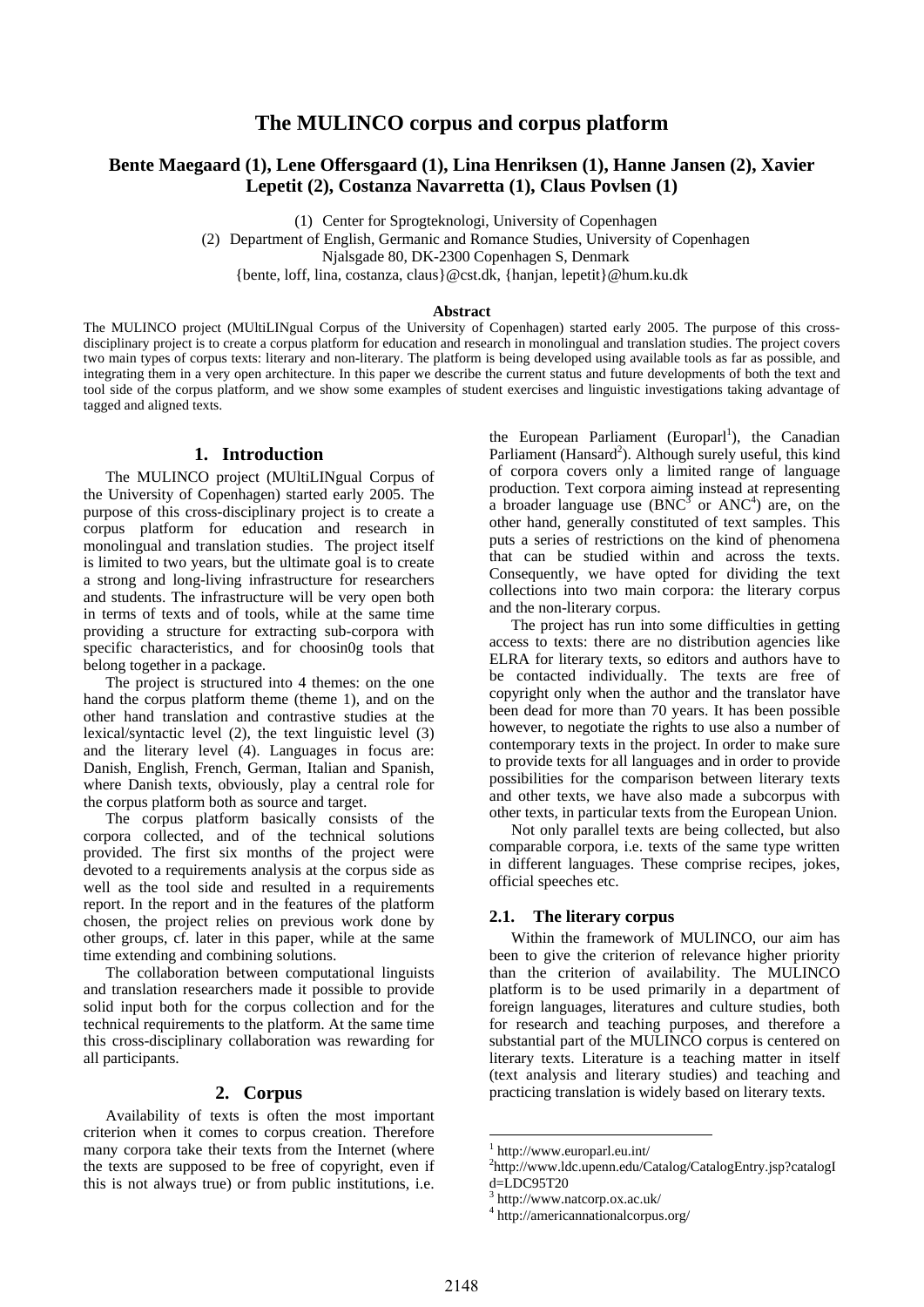Obviously, the challenges in putting together a literary corpus are not primarily technological, but they involve important financial and practical issues, as it is very difficult as well as time-consuming to get the rights to make a digital copy of a literary text (and it is even a political and philosophical issue, see the current discussion in the USA about fair use: http://fairuse.stanford.edu/).

To avoid the difficulties of obtaining copyrights many literary corpora include only parts of literary texts, i.e. samples. This procedure allows also coping with the criterion of corpus representativeness, as it is possible to choose any (extract of) text. But every text has a structure, that is, a web of lexical, grammatical, thematic, stylistic features that run through the text and constitute its textuality (i.e. the phenomena studied within the discipline of text linguistics). Within the MULINCO project, we have put much emphasis on the possibility of studying texts in their entirety. Both from a linguistic and a literary perspective, whole texts are necessary for a range of analytical purposes involving discourse and text phenomena that are not observable in samples. For instance, in order to make a study of the reference to a certain colour in a literary text (and of how this colour is being translated in different translations), you will need the whole text to be able to say anything about the variation of this specific parameter across the text.

For this reason, the kind of literary text we found most suited to be integrated in the corpus is the short story. Short stories are whole texts and thus allow making thematic and text linguistics analyses, and they are of a manageable size, which is an advantage both in educational contexts, and within specific literary and stylistic studies that work with qualitative rather than quantitative methods.

The core literary corpus in the MULINCO project will therefore be based primarily on short stories and their translation in as many of the involved languages as possible, including as a rule a Danish text, either as a source or target text.

It is an important feature of the project that the literary texts cover different periods, and that at least in some cases the same text exists for most of the languages treated, e.g. a Danish text that has been translated into all the other languages. This is the case e.g. for Hans Christian Andersen, but also some contemporary Danish authors have been widely translated. The present corpus also contains novels by Jules Verne, original French and translations into English and Danish, and short stories by E.A. Poe, original English and translations into Danish and French, as well as by Pirandello, original Italian and Danish translation.

### **2.2. The non-literary corpus**

As mentioned above, the MULINCO project decided to acquire other text types as well. In the nonliterary corpus we are collecting both parallel (translated) texts and comparable texts.

The European Union has a large amount of text which is parallel in many languages. Here the debates of the European Parliament constitute a valuable resource, with around 30 million words in 11 languages, Danish,

German, Greek, English, Spanish, Finnish, French, Italian, Dutch, Portuguese and Swedish, i.e. this corpus covers all the relevant language for MULINCO.

The EU has recently given access to the Acquis Communautaire corpus (Steinberger et al 2006), a news corpus which has also been included.

Apart from these EU corpora, a collection of New Year speeches has been developed, consisting of official speeches by e.g. the Danish Queen, the German Chancelor, the French President etc. This gives a basis for comparing language, as well as language in relation to societal structure (monarchy, republic, federal republic etc.).

These new types of text collections will provide new material for the language teaching, and the platform will make them more accessible.

### **3. Corpus platform**

The focus of the corpus platform is to make it possible to search the collected texts, which will normally be enriched by different levels of annotations. A requirements analysis (Farø et al. 2005) was carried out to determine the demands of the users concerning the corpus platform. The most general demands are:

- It should be possible to annotate the texts included in the platform with different levels of annotations, such as morphosyntactic, syntactic and semantic information.
- It should be possible to base a search on patterns of letters/words and/or annotated information both within and beyond the period boundaries in the text.
- Frequency lists for words and the search results should be available when querying.
- Parallel texts which are sentence aligned should be handled by the platform being able to display the aligned sentence for a target language together with the sentences that match a search pattern in the source language
- The interface should be an internet application giving students and researchers an easy access to the platform.

These demands has lead to choosing IMS Corpus Workbench  $(CWB)^5$  (Christ 1994) as the core part of the corpus platform<sup>6</sup> and CQP as the query language. The CWB Web demo interface is used as a single language interface.

During collection all corpus texts are supplied with a header specification file, based on the XCES-header (Corpus Encoding Standard for XML) specification containing administrative and bibliographic information. The XCES-header specification is extended with information about first publication date for a given text. In order to ensure that all required information is given, the collection process has been optimised by using an online corpus collection web interface, which guides the researchers involved to

<sup>-</sup> $^5$  http://www.ims.uni-stuttgart.de/projekte/CorpusWorkbench.

<sup>&</sup>lt;sup>6</sup> Two other corpus tools has been investigated: ParaConc http://www.athel.com/para.html and CorpusSearch http://corpussearch.sourceforge.net.

<sup>7</sup> http://www.xml-ces.org.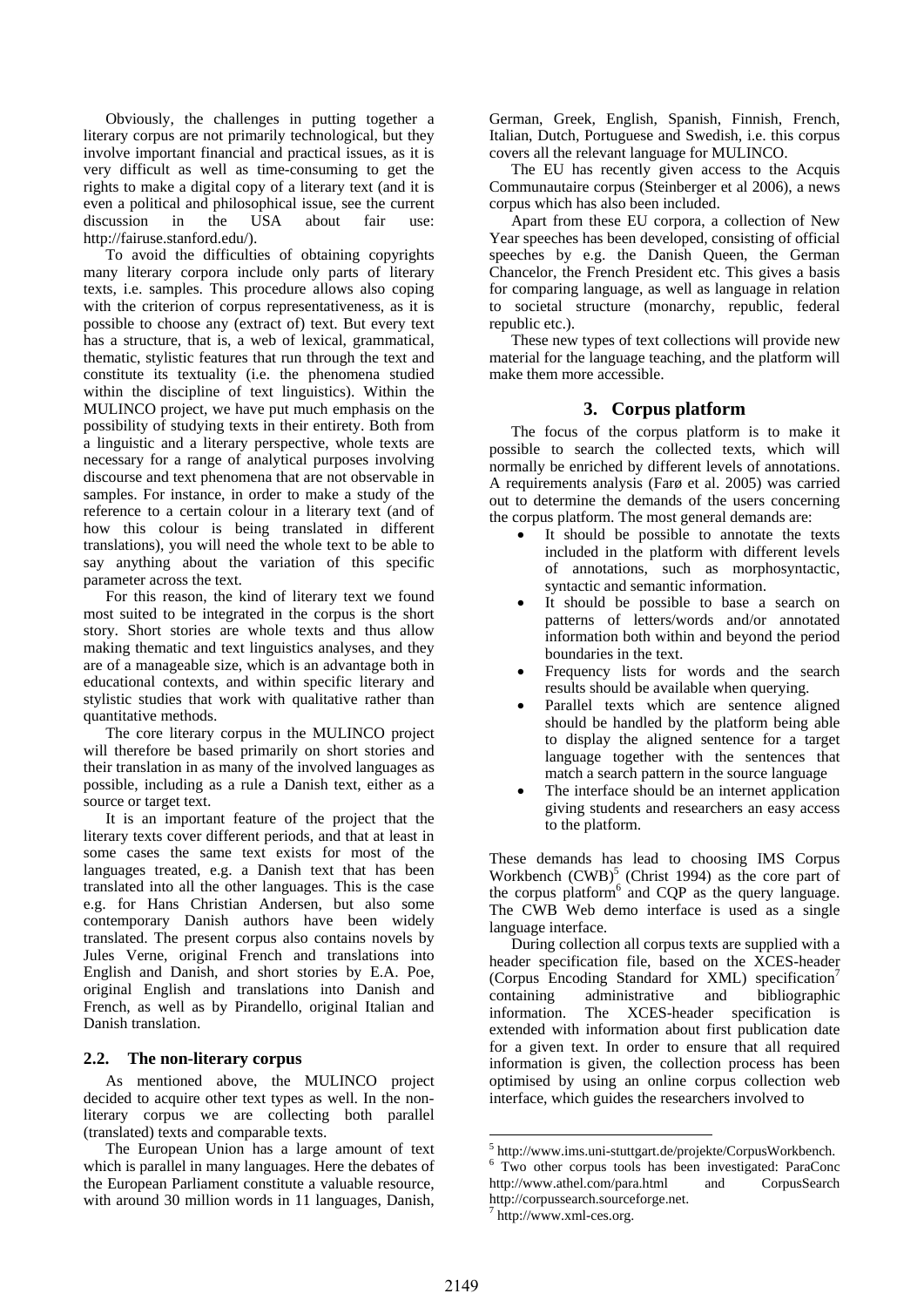| CQPDemo English: H.C.Andersen. - Mozilla                                                                                                                                                                                                                                                                                                                                                                                                                         | Е                    |  |  |
|------------------------------------------------------------------------------------------------------------------------------------------------------------------------------------------------------------------------------------------------------------------------------------------------------------------------------------------------------------------------------------------------------------------------------------------------------------------|----------------------|--|--|
| File Edit View Go Bookmarks Tools Window Help                                                                                                                                                                                                                                                                                                                                                                                                                    |                      |  |  |
| Home   fookmarks in Support in Shop in Products in Training                                                                                                                                                                                                                                                                                                                                                                                                      |                      |  |  |
|                                                                                                                                                                                                                                                                                                                                                                                                                                                                  |                      |  |  |
| Home - CQP Mode - Simple Mode - Tools - Help Page                                                                                                                                                                                                                                                                                                                                                                                                                | <b>Corpus: HCAEN</b> |  |  |
| $[pos="RB"] [pos="JJ"];$                                                                                                                                                                                                                                                                                                                                                                                                                                         |                      |  |  |
| $sort =  $ descending<br><b>Reset Form</b>                                                                                                                                                                                                                                                                                                                                                                                                                       |                      |  |  |
| <b>Distribution</b><br>Frequencies<br>Run Query                                                                                                                                                                                                                                                                                                                                                                                                                  |                      |  |  |
|                                                                                                                                                                                                                                                                                                                                                                                                                                                                  |                      |  |  |
| phrases = $\vert$ off $\vert \underline{\mathbf{v}} \vert$ context =   sentence<br>회<br>$\vert$<br><b>Display:</b> tokens = $ \text{word} $                                                                                                                                                                                                                                                                                                                      |                      |  |  |
| <b>3. THE SNOW MAN</b>                                                                                                                                                                                                                                                                                                                                                                                                                                           |                      |  |  |
| context It was wonderfully beautiful.                                                                                                                                                                                                                                                                                                                                                                                                                            |                      |  |  |
| 4. THE UGLY DUCKLING, Author H.C. Andersen                                                                                                                                                                                                                                                                                                                                                                                                                       |                      |  |  |
| context It was very large and very ugly.                                                                                                                                                                                                                                                                                                                                                                                                                         |                      |  |  |
| 5. THE EMPEROR'S NEW CLOTHES, Author H.C. Andersen                                                                                                                                                                                                                                                                                                                                                                                                               |                      |  |  |
| context" No one would let it be perceived that he could see nothing, for that would have shown that he was not fit for his office, or was<br>very stupid.                                                                                                                                                                                                                                                                                                        |                      |  |  |
| 6. THE UGLY DUCKLING, Author H.C. Andersen                                                                                                                                                                                                                                                                                                                                                                                                                       |                      |  |  |
| context I think he will be very strong : he makes his way already."                                                                                                                                                                                                                                                                                                                                                                                              |                      |  |  |
| radiance sprang from every twig . The birch waved in the wind - it had life , like the rest of the trees in summer . It was <mark>wonderfully</mark><br>۰<br>beautiful . And when the sun shone , how it all gleamed and sparkled , as if diamond dust had been strewn everywhere and big<br>diamonds had been dropped on the snowy carpet of the earth ! or one could imagine that countless little lights were gleaming , whiter<br>than even the snow itself. |                      |  |  |
| <b>EAL</b><br>নেদ<br>Done                                                                                                                                                                                                                                                                                                                                                                                                                                        |                      |  |  |

Figure 1: The web-interface for search in the English translation of fairy tales by Hans Christian Andersen. The search concerns an adverb, [pos="RB"], followed by an adjective [pos="JJ"].

specify the header information and to deliver it properly together with the corpus texts

#### **3.1. Annotation**

Annotation at different levels is done, corresponding to the main themes mentioned above. The general approach is that the texts are annotated with part-of-speech (pos) tags<sup>8</sup> and lemmas (serving theme 2), but for specific studies (the other themes) the texts will also be annotated with higher level annotation. Obviously, annotation for the lower levels can be done automatically, whereas much of the higher level annotation will be manual, done through the work of the linguistic researchers and the students.

Annotation with pos-tags and lemmas is done mainly based on existing tools, but review of results has already led to adaptation of some of the tools. The TreeTagger is used for annotate German and Italian texts<sup>9</sup>. Italian is also analyzed by the NLP text analysis module developed by Istituto di Linguistica Computazionale, Pisa (Battista and Pirrelli, 1999; Bartolini et al. 2002). For Spanish the FreeLingpackage<sup>10</sup> is used. For French we use Cordial<sup>11</sup>. For Danish CST's tools or tools trained on CST LRs are used. Furthermore we have trained TreeTagger for the

 $\overline{a}$ 

old Danish literary texts as the orthography, spelling, vocabulary and punctuation in the original fairy tales of Hans Christian Andersen differ from those of contemporary texts. It has been chosen to manually validate and correct the annotated pos-tags and lemmas for a limited number of texts only, as the task is time consuming. The rest of the texts will be annotated automatically, and if project participants want to correct specific annotations on specific texts they are given this possibility and the corrected version will afterwards be used in the corpus platform.

The document structure annotation scheme covers title, filename, title page, chapters, paragraphs and periods. This annotation is done semi-automatically. If the texts are annotated with document structure, the query interface can use this information when presenting query results.

The work with syntactic and semantic annotation is not yet started. This annotation is planned to be done with XML mark-up. This work is planned to lead to new annotation types and schemes (e.g. the annotation of metaphors).

The parallel corpus web-interface of the platform includes search possibilities based on part-of-speech and lemma as well as search in parallel translation corpora. From a technical point of view this part of the MULINCO project can be seen as an already proven concept in the OPUS-project<sup>12</sup>, but while the OPUS project focuses on providing publicly available parallel

<u>.</u>

<sup>&</sup>lt;sup>8</sup> The part-of-speech tags include morphosyntactic information

<sup>&</sup>lt;sup>9</sup>http://www.ims.unistuttgart.de/projekte/corplex/TreeTagger.<br><sup>10</sup> http://garraf.epsevg.upc.es/freeling.<br><sup>11</sup> http://www.synapse-fr.com/.

<sup>12</sup> http://logos.uio.no/opus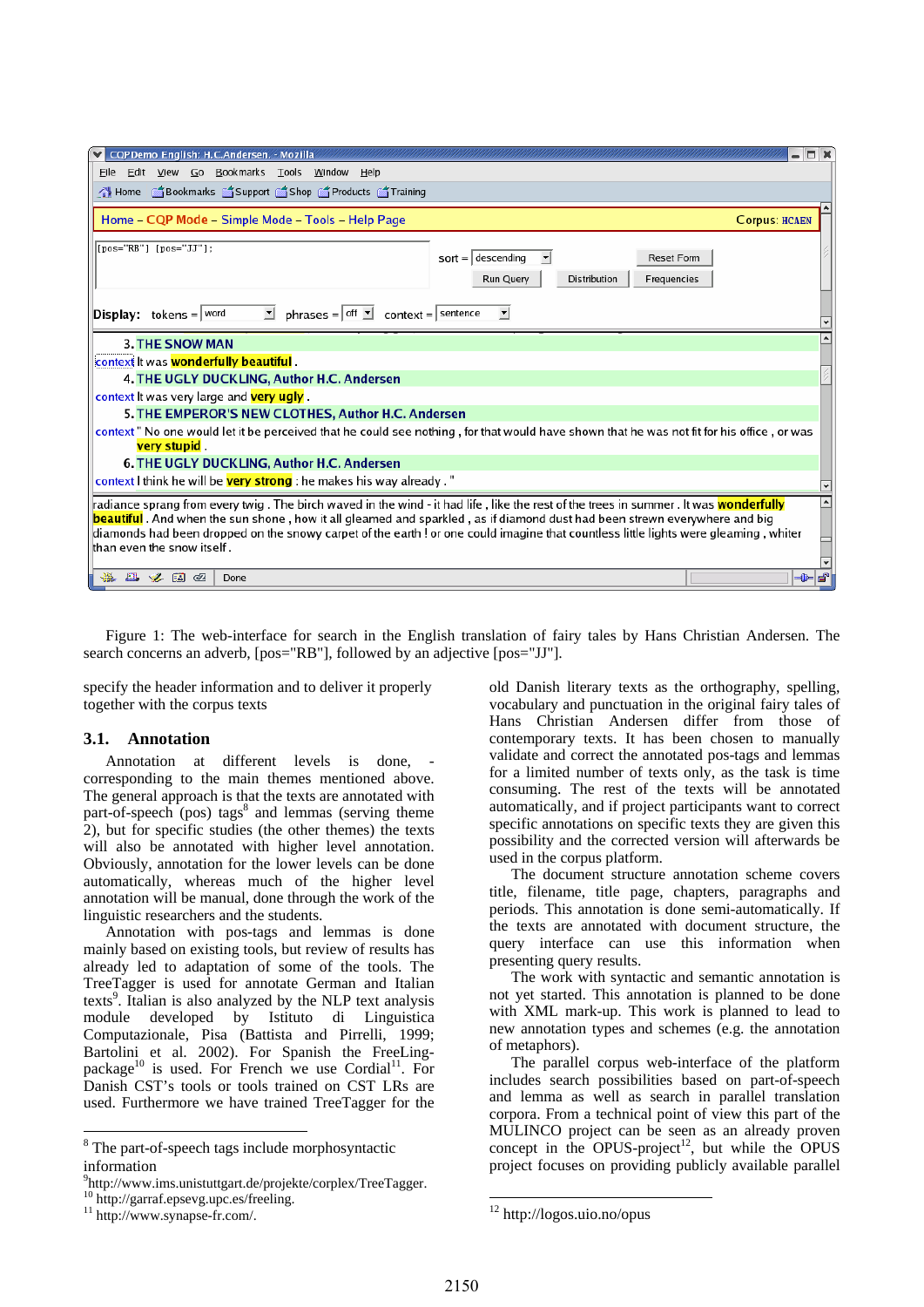corpora, the MULINCO-platform focuses on using literary parallel corpora annotated with pos and lemma information for education purposes.

To be able to provide alignment of the parallel texts, different sentence aligners have been investigated. Our experiences so far show that the sentence splitting and alignment include several challenges for older literary texts and especially for the work of H.C. Andersen, as his use of sentence segmentation is quite different from sentence segmentation in contemporary Danish texts. Because for translation studies it is important that all sentences in the text are aligned, we have manually corrected the automatic paragraph and period mark-up in the H.C. Andersen's corpus and are now testing how different sentence aligners work on these data.

Bringing all these facilities together in the same web-interface will give the researchers a new powerful tool to enrich monolingual studies and studies in translation theory and practice.

### **4. Examples of the use of the MULINCO platform for education**

The corpus platform may obviously be used for linguistic studies, but it will also provide the basis for literary studies, and studies of language and society (cf. New Year speeches mentioned above).

In the first year of building and using the corpus platform and the language technology tools, we have already seen beneficial side effects, e.g. the fact that there is no one single truth about grammatical function and part of speech. When the taggers are run on texts, they may assign part of speech in a way that the user did not expect. The first reaction is that the tagger is "wrong", and this can be used as input for a discussion about language description, different word classification traditions and theories etc. Given the fact that the tagging results will not always be correct, the material may also be used for the students to correct (in agreement with the tagger documentation).

As another general example, the tagger documentation or the results of tagging may be used to discuss if a specific word always belongs to the same part of speech: is the Italian *splendente* always a participle or sometimes rather an adjective? And for words for which the tagger has two or more possibilities, e.g. the Italian *quando*, how can we decide whether it is a conjunction or an adverb (and how is it possible for a tagger to discriminate between the two uses of the word?)

These are general benefits of using the tools and corpus search in the teaching. Below we present a few examples of investigations made on the corpus collected.

#### **4.1. Fairy tales and language technology**

The first fairy tales written by Hans Christian Andersen (HCA) were published in 1835. The reaction from the contemporary and established reviewers were in general quite negative. These tales were criticized for not meeting the past norms in terms of being instructive in accordance with the ruling didactic principles. The most profound element of criticism was that that not only were the tales about children and their behaviour, HCA also used various techniques in order to pretend

that the content of the tales was perceived with a mind of a child.

The assessment of posterity of these literary 'tricks' used by HCA in order to simulate a child's space of interpretation - has been that this narrative style constitutes the innovative and barrier-breaking elements of HCA's fairy tales. Recent literary analyses have focussed on this original element of the HCA writing. One concrete example of this, pointing out an HCA technique seen from a research angle, is his usage of onomatopoeic words which contribute to establishing a phantasmagoric universe (cf. Andersen, J. 2003).

This more linguistic approach to interpreting and understanding the originality of the HCA narrative style has proven useful and is used by several researches within the HCA research community.

It would be both an extension and a refinement of this approach to exploit the above mentioned HCA corpus and the search platform containing results from the NLP processes of lemmatization and PoS-tagging.

Using this refined approach it will be possible to make a mapping of all the characteristic features of HCA language usage seen from a more linguistic point of view.

#### **4.1.1. A specific preliminary result**

One example of this would be to generate a list of all the adjectival and adverbial phrases which occur in all the HCA fairy tales in order to find out whether the type of adjectival and adverbial phrases constitute a distinctive element in the fairy tales. In order to shed some light on this part of the HCA language usage, a comparative analysis was made.

The data consisted of one HCA fairy tale: *Sneemanden* (The snowman) and one contemporaneous short story, *Hosekræmmeren* (The hose merchant) by Steen Steensen Blicher. Using the corpus and search platform it was relatively straightforward to conduct the comparison of the adjectival and adverbial phrases occurring in the two literary works. The search pattern for the adjectival phrases would be [pos="ADV"] [pos="ADJ"] - similar to the example mentioned above and for the adverbial phrases [pos="ADV"] [pos="ADV"].

The comparative corpus analysis revealed that in the HCA fairy tale the number of adjectival and adverbial phrases in which the modifying element consisted of a semantically vague adverb such as (eg *saa* (so), *ganske*  (fairly), and *ret* (fairly) was significantly higher compared to *Hosekræmmeren*.

In *Sneemanden* the rate of frequency turned out to be 1 percent while in *Hosekræmmeren* the frequency was less than two per thousand running words. These preliminary results do not come as a surprise. Even though the Blicher short story contains quite many dialogues and therefore expectedly contains rather many oral features, the fairy tale in comparison embedded in the HCA narrative style has many more oral features.

### **4.2. Contrastive language and literary studies**

The collection of literary texts and their translations are and will be used for investigating and teaching contrastive linguistic and literary phenomena, such as lexical variation, syntactic constructions, valency,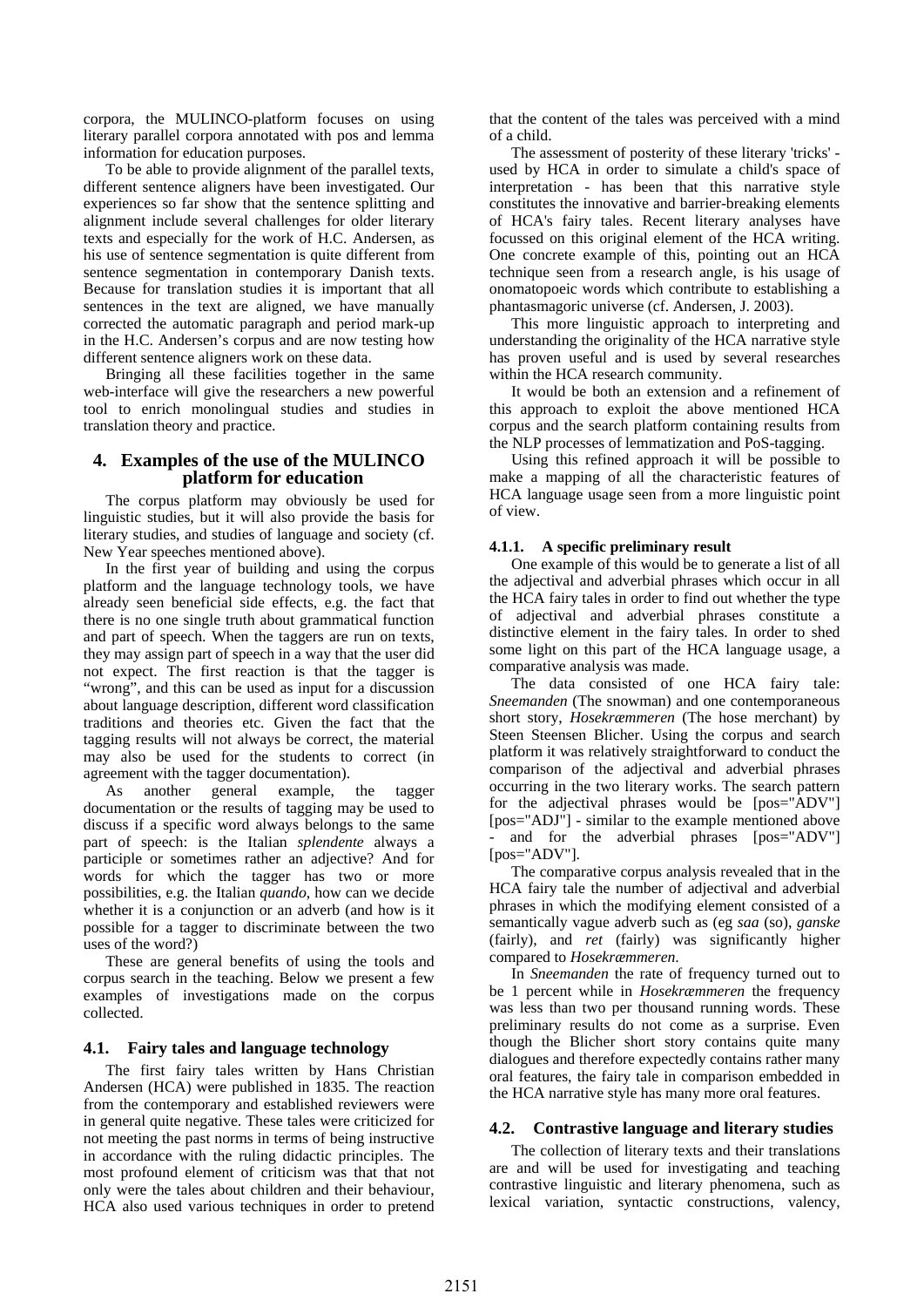discourse structure, the relation between the vocabulary and the main topics in the texts.

An example of the linguistic phenomena that are currently investigated is the translation of Danish nexus adverbials to non-Scandinavian languages. Nexus adverbials occupy a fixed position in sentences in the Actualization field in Diderichsen's (Diderichsen 1946/1957) topological language model, i.e. they occur before the main verb in subordinate clauses and after the main verb in main clauses. Nexus adverbials are very frequent and contribute to discourse in several ways, expressing phenomena such as negation, aspect, mood, the speaker's or the character's point of view, the connection between the current sentence and another sentence. Nexus adverbials can be combined in various ways and in many cases they do not have direct correspondence in the other languages the project works with. Thus they are often ignored in translations or are expressed by modal verbs or by various circumlocutions. In table 1 are shown examples of these adverbials in extracts from HCA's *Sneemanden* and their translations to English and Italian respectively.<sup>13</sup> The adverbs in the Danish text in the first row (in bold) are not translated at all in the English and Italian versions, while the contents of the adverbs in the text in the second row are somehow expressed by the English "certain to" and the Italian conditional "dovrebbero". The English interpretation is nearer the Danish than the Italian one.

| Andersens                                                                                                        | <b>English</b>                                                                                                                    | <b>Italian</b>                                                                                                  |
|------------------------------------------------------------------------------------------------------------------|-----------------------------------------------------------------------------------------------------------------------------------|-----------------------------------------------------------------------------------------------------------------|
| <b>Sneemanden</b>                                                                                                | translation                                                                                                                       | translation                                                                                                     |
| ja hun løb <i>jo</i><br>rigtignok før,<br>da jeg saae stift<br>paa hende, nu<br>lister hun fra en<br>anden Kant! | Yes, it was<br>running itself,<br>when I saw it a<br>little while ago,<br>and now it<br>comes creeping<br>from the other<br>side. | Lui sì che è<br>corso via prima,<br>quando l'ho<br>guardato fisso,<br>ora sbuca fuori<br>da un' altra<br>parte! |
| det er et<br>uskyldigt<br>Ønske, og vore<br>uskyldige<br>Ønsker maae<br><i>dog vist</i> blive<br>opfyldte        | It is an innocent<br>wish, and our<br>innocent wishes<br>are <b>certain</b> to be<br>fulfilled.                                   | È un desiderio<br>innocente e i<br>nostri desideri<br>innocenti<br>dovrebbero<br>avverarsi.                     |

| Table 1: Nexus adverbials and their translations |  |
|--------------------------------------------------|--|
|--------------------------------------------------|--|

Another research which is currently made on the MULINCO corpus material is a comparison of the discourse structure in Italian material and in its translations to Danish. In particular we have looked at some of Pirandello's short stories and their Danish translations. A first surface analysis of the stories in the two languages shows that the Danish translations

[pos="ADV"]+)| ( [pos="ADV"]

l

contain approx 35% more sentence markers than the Italian source stories. This is mainly due to the fact that many Italian complex sentences, especially those containing gerundive clauses have been split up in series of shorter finite clauses in the Danish translation. We have now begun to annotate the rhetorical structure using the RST (Rhetorical Structure Theory) tool (Mann and Thompson, 1987; O'Donnell, 2000) on part of the data to compare the use of discourse relations in this Italian and Danish material.

#### **4.3. Contrastive studies of motion verbs and motion expressions**

The expression of motion is a well-known and well documented contrastive issue (Talmy 1975, Slobin 1996). A PoS-tagged aligned corpus such as the MULINCO corpus offers the possibility of testing and refining the hypothesis concerning significant typological differences within the coding of motion and spatial relations in general - especially differences involving Danish - on the basis of empirical studies on 1) parallel corpora, i.e. original texts and their translations, and 2) comparable texts. The infrastructure of MULINCO allows combined analyses on both kinds of sub-corpora.

Talmy distinguishes between *satellite-framed*  languages (such as Germanic languages) that prototypically code the direction, or the "path", of the movement with a satellite (in English: *up, down,* etc.), and *verb-framed* languages, (such as Romance languages) that express the path of the movement within the verb itself (Fr. *monter, entrer, sortir*, vs. Da. *gå op, gå ind, gå ud*). At the same time, the Germanic languages express the manner in the verb, whereas the Romance languages typically have to add an extra phrase if it is considered necessary to express the manner explicitly (Fr. *entrer en courant*, Da. *løbe ind*).

The analytic structure of the (prototypical) expression of movements in the Germanic languages (verb + satellite) is particularly well suited to automatic retrieval methods. A query that combines a PoS-tag (verb) with a predefined list of spatial satellites (*up, down*, etc.) allows retrieving automatically, and therefore systematically and exhaustively, the entire population of a certain kind of expressions of movement from a text. Combining this search query with the alignment facility (comparing for example original Danish texts with their translated counterparts in various Romance languages), the rendering of this particular structure in translated texts can be analyzed in relation to systematicity, frequency and possible variation within the Romance languages. These results can then be tested by comparison to original, not translated texts.

In order to give some first ideas about the frequency of such translation examples, the Danish version of Hans Christian Andersen's *Sneemanden* was checked for the pattern 'verb + *op/ned*' (up/down). 9 relevant examples were found in the Danish text, out of which only one expressed the direction in the French translation, namely

> Da. *Fuldmaanen stod op*  Fr. L*a pleine lune monta dans le ciel*

<sup>&</sup>lt;sup>13</sup> The search string for nexus adverbials in Mulinco CQP is "([pos="V\_PRES|V\_PAST|V\_IMP"] [pos="ADV"]

<sup>[</sup>pos="ADV"]+)[pos="V\_PRES|V\_PAST|V\_IMP"]", meaning search for all adverbs that follow or precede the main verb.